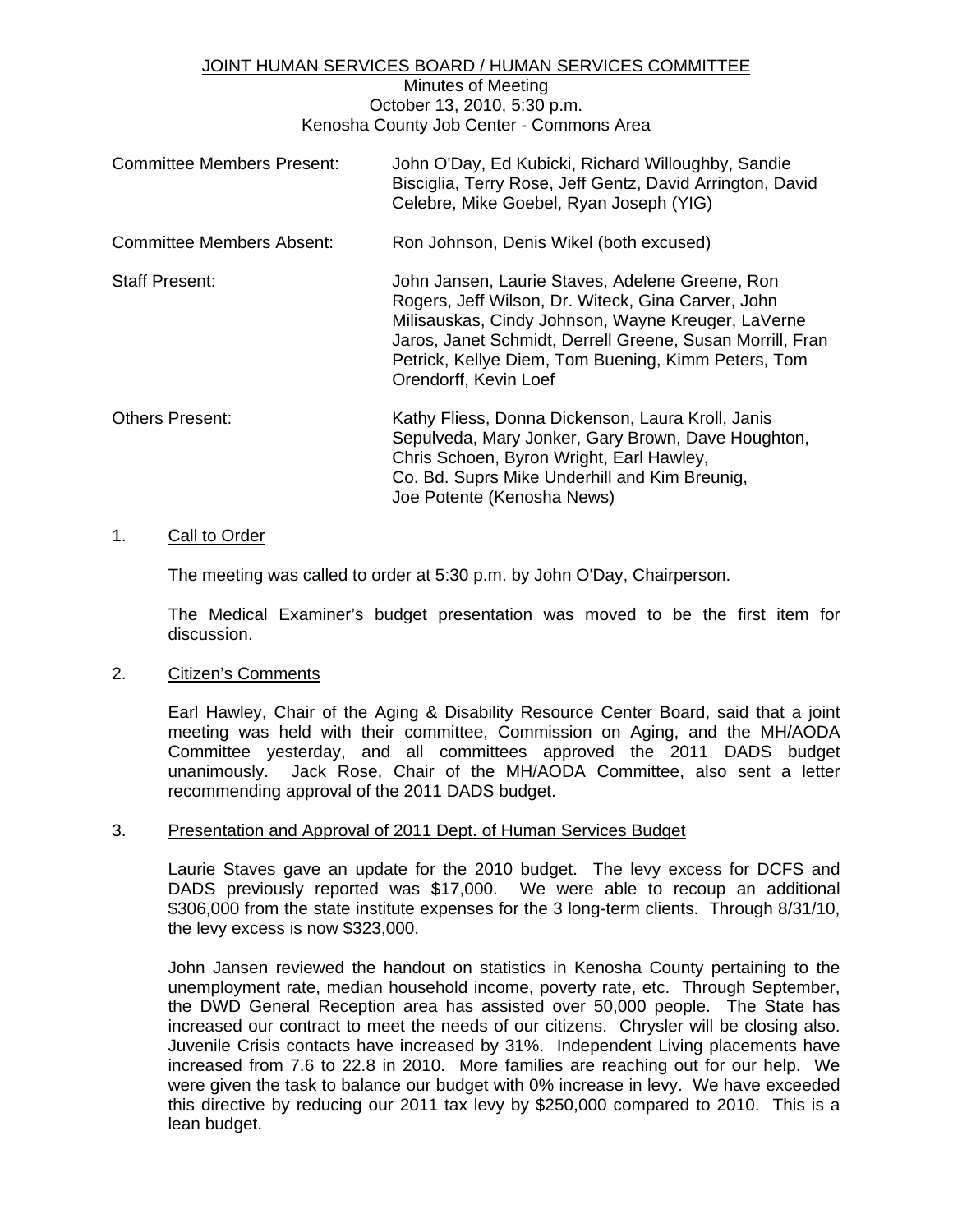Ms. Staves stated that this budget was put together with an unknown State budget. Our federal and state budget allocations are kept status quo. We are giving back 2.1% levy (\$250,000). On Dec. 19th, everybody will be getting a 2% salary increase. There are no pay increases in 2011, although some employees will be receiving step increases. Health insurance has a 1% increase.

 DCFS, Health, and DWD all had contributions to our levy reduction. Brookside's contribution is revenue generated by census given back to the General Fund - it's not levy. There is no levy in Brookside's 2011 budget. Federal and state funding is a huge part of the \$82.5 million 2011 budget amount. Levy is 14% of our budget. For the 4th year in a row, the levy has decreased about 1% every year. We use our levy to draw down match dollars. \$6.1 million more in funding is drawn down using this levy in 2011.

## **Medical Examiner:**

 The Medical Examiner is leaving at the end of this year, and we will be going to a lay medical examiner model. Racine has this model along with other Wisconsin counties. Autopsies will be contracted out to Milwaukee, specifically, but we can also use Waukesha County. We will pay \$1,200 per autopsy, for a total of \$132,000 additional costs for contracted autopsies which is offset by personnel savings. This fee is all inclusive, including x-rays, lab, pathology, which reduces some of our supply costs. The Deputy Medical Examiner will be eliminated as that position assisted with autopsies, and will no longer be needed.

The 2011 proposed Medical Examiner expenses are \$573,947 (increased \$36,054 from 2010), revenue of \$178,885 (increased \$25,135 from 2010) and a levy of \$390,030 (an increase of \$5,887 from 2010).

 Co. Bd. Supr. Kim Breunig commented that you are paying more and receiving less. You are contracting autopsies to Milwaukee County and paying a lay person to do death investigations. She questioned whether putting a lay person in this job could put the County at risk of lawsuits. Ms. Staves replied that lawsuits happen no matter who does the investigation. The County Executive wanted to try a new model. It's a \$4,000 difference. That rate should be set for this year and maybe next year, too. A lay medical examiner is appointed. Supr. Breunig asked what the qualifications were. Ms. Staves said that Personnel would have that information.

 Co. Bd. Supr. Mike Underhill asked about the pathological portion in the actual budget pages. The cost in 2009 was \$6,000, 2010 was \$18,000, and you're proposing \$150,000 for 2011. Ms. Staves responded that the \$150,000 figure includes the additional \$132,000 contract with Milwaukee County for the autopsies. We will drive the bodies to Milwaukee. In 2008 we performed 114 autopsies, in 2009 we did 88, and thru Sept. of this year we performed 86. We are estimating a total of 110 - 115 for 2010.

 Dr. Witeck stated that he also does investigations of unnatural deaths, which will also go to Milwaukee. The Deputy Medical Examiner will be tied up with this. Ms. Staves said that the lay medical examiner will be here on-site doing the hands-on portion.

 Richard Willoughby said that this new medical examiner model seems to be the way it was 4-5 years ago. He asked what the reason was for 'not' hiring another medical examiner and switching the model to contract out autopsies. John Jansen replied that we had a unique contract with Dr. Witeck which allowed him to do autopsies outside of the County. We were paying Dr. Mainland, the full-time medical examiner, \$175,000. By going to the lay medical examiner model, we are able to save dollars by hiring somebody who isn't going to be a forensic pathologist and still get the work done through the Milwaukee contract.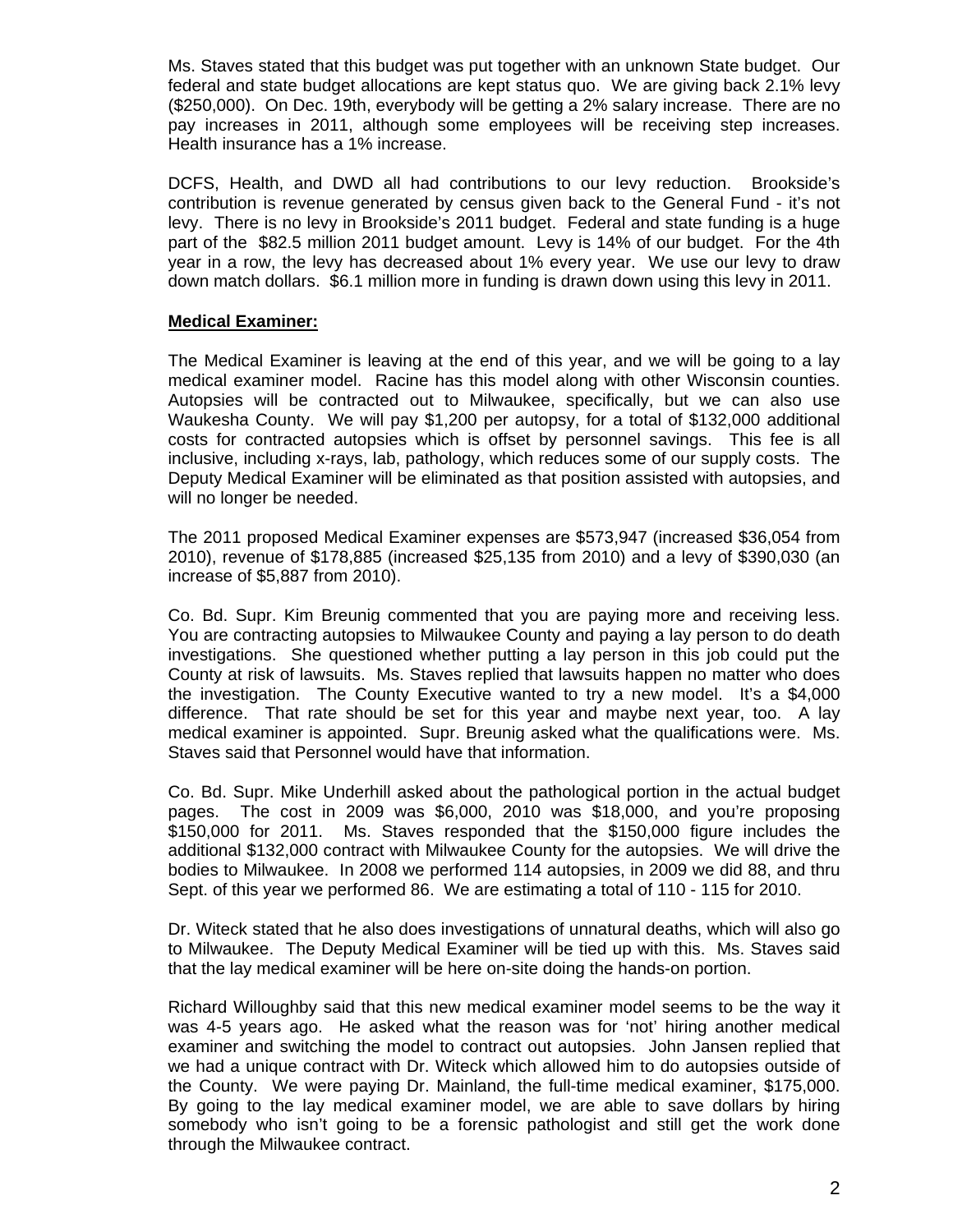Terry Rose agreed with Supervisor Breunig. We are getting less and paying more. Years ago, we had an elected coroner. Then we got rid of that model and went to the professional medical examiner. We were told that position would provide better service and a higher standard of service, and we would have a medical examiner here locally, on the scene, doing the exams, testifying in court if necessary, and available to talk with families, law enforcement, and DA's. We enhanced the budget because we were told we would have a more enhanced office and more revenues. Now you are using the same arguments to do the opposite. This idea has not been sold today at all. I will not support this.

 Mr. Jansen responded that the DA and Sheriff's Dept. signed on to this. Mr. Rose countered that they signed on to the previous one, too.

 Jeff Gentz questioned the \$175,000 to have a full medical examiner. We are comparing this to the \$107,000 to pay the current medical examiner, Dr. Witeck. Our two options are to get a new medical examiner at \$175,000 or adopt a plan like this, right? Ms. Staves replied that \$107,000 is our net adjustment arrived at by removing Dr. Witeck's salary and benefits, by removing the deputy medical examiner, and adding the lay medical examiner. It's about \$118,000 (which was .83 FTE salary, plus \$27,000 benefits) for a total of \$135,000 now. Mr. Gentz continued that we have \$135,000 now, and if we went to this plan, it would be a slight increase from that, but if we went to what we had before, the full-fledged medical examiner, you'd be looking at \$175,000.

 After much further discussion, John O'Day suggested that maybe Ms. Staves could get further information for the meeting next week so that we could move on with the rest of the budget. Everyone agreed.

## **DHS Overview/Office of the Director:**

 OOD FTE's remain the same, with an increase in personnel costs of \$11,820. We are eliminating \$50,000 for the Veterans Assisted Living Study. That study was to determine what should be done with the old Brookside site. \$5,000 has been added for a KARE Center Expansion Study. Mr. Jansen explained that CUSH approached the County Executive to look into the possible expansion of the KARE Center. A group of people are meeting to gather information to determine if the Center is meeting the needs of the its residents. Do we have enough beds available? Is it physically accessible for everyone? Do we need a different location? Or an additional location?

Levy decreased \$28,000, of which \$25,000 was for the Study.

The 2011 proposed Office of Director expenses are \$929,412 (decreased \$39,206 from 2010), revenue of \$542,043 (decreased \$10,478 from 2010) and a levy of \$387,369 (a decrease of \$28,728 from 2010).

#### **Central Services:**

Central Services takes care of everything in this building. There is 1 FTE with an increase of \$1,694 in personnel. Postage is being increased by \$2,000, and copier/fax leases are being increased by \$5,000. These are the costs of running the Job Center building. There is no levy for Central Services, because it is funded by the DHS division occupancy charges and job center partner rental charges.

The 2011 proposed Central Services expenses and revenue are each \$120,600 (increased \$600 from 2010).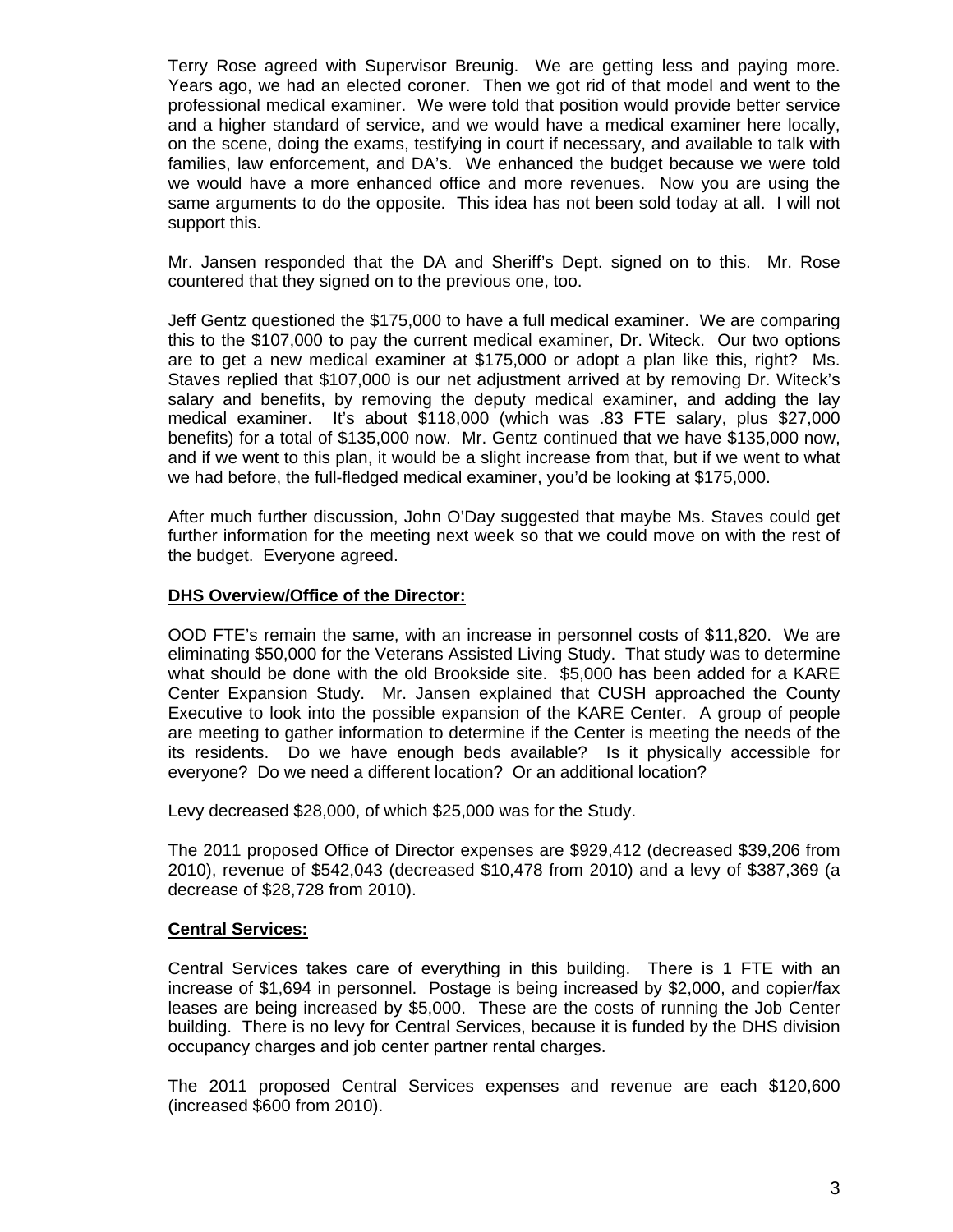## **Brookside:**

 FTE's will increase by 2.4. A non-rep Nursing Office Manager position will increase from 32 hours to 40 hours, 2-24 hour Housekeeping 2nd Shift positions will be added, and 1.0 Unit Secretary for the 3 Wing area is being added. The Nursing Office Manager's duties include worker scheduling, as well as ordering, receipting, and distributing supplies. We currently have no housekeeping positions on 2nd shift. But we have people and messes, and most visitors are 2nd shift. Our budget is Medicare census driven. A resident could be discharged at 5:00 p.m., and someone could be admitted at 7:00 p.m., but there currently is no housekeeping staff to change the rooms out. This is also a good time to do the floor waxing that can't be done during the day. These 2nd shift housekeeping positions will improve our services. The Unit Secretary will be at the nurses' station and will get the charts ready, doctor's orders, set up transportation, take phone calls from doctors, hospitals and families, and handle numerous other paperwork. This will free up the nurses so they have more time to care for the residents.

 Fran Petrick added that the Office Manager will also help in Medical Records, closing charts, etc.

 Terry Rose asked Ms. Staves about the Medicaid census. She referenced the Statistical Comparison handout, stating that the September census was 28.5, and the YTD average was 26.3. The goal was 25.

 Ms. Staves continued that personnel costs are increasing \$355,193. This is a 24-7 facility, so if someone doesn't show up for work, we need to call someone in whether it be through a contract or employee overtime. Because of this, the overtime budget is increasing by \$189,804.

 There is no such thing as a vacancy allowance in a 24-7 facility -- all positions must be filled. So, they are removing \$100,000 from this year's budget and will remove the remaining \$100,000 in 2012. This has been at the \$200,000 level, and prior to that it was \$400,000.

 There is an increase of \$90,818 for the additional 2.4 FTEs. The Medicare/Medicaid census is going up, and this results in an increase in expenditures of \$161,840. We have more therapy and more supplies when increasing the Medicare and Medicaid census. The nursing contract is being increased by \$22,500. Utilities are projected to decrease \$6,560, but this figure 'does' include a 10% increase from the current year.

 Effective Oct. 1st, we went to a new MDS Assessment system, which is more detailed and more time consuming. This drives our reimbursement rates and is required by the federal government. We are just now learning it, so it has been included in the training budget (Staff Development) which is increasing \$4,000.

 A new line item (for \$3,000) has been added for Advertising/Marketing for our Admissions Coordinator to get the word out about rehab at Brookside. She has done a great job. She's set up booths at UW-Parkside Aging Conference, Food, Folks & Spokes, and Relay for Life. Our Medicare numbers add revenue.

 The State Bed Assessment increased \$36,960. It's currently at \$170 and will probably go up again on July 1st.

Principal and Interest went down by \$16,044. Our building will be paid for in 2013.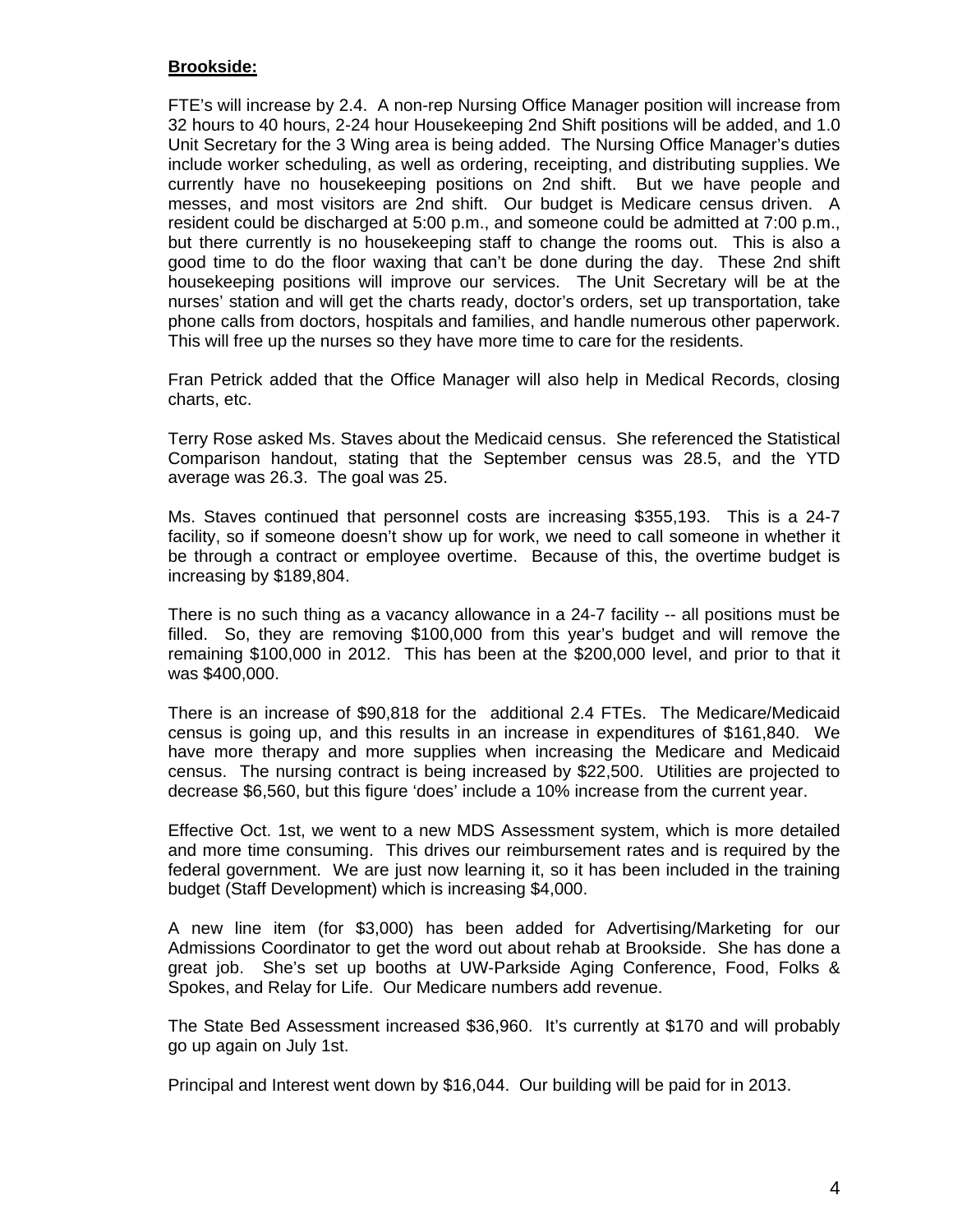Richard Willoughby questioned the doubling of the overtime budget by \$190,000 and the 3.4% staff increase with benefits. Ms. Petrick responded that when we have absences with long-term illnesses, we need to fill those positions. We have had many people out on A&S, which means we are paying the person for A&S, as well as the person who takes their place. We will do anything to replace them. We can't go without people. We can't control when people get sick. We have an aging workforce. Our contract with 1392 will be giving us some relieve with some internal pools. We hope we don't have to use this overtime money, but we need to be prepared.

 Ms. Staves explained that if there is a surplus at the end of the year, it goes back to the General Fund.

 Compared with other nursing homes, our rates are in the middle. Adjustments are being made in the census for 2011. Private pay rooms are being decreased from 46 to 38, and the room rate is increasing from \$270 to \$280 per day. This results in a revenue decrease of \$649,700, plus an additional revenue decrease of \$10,800 for the State Bed Assessment. Medicare rooms are increasing from 25 to 29, for an increase in revenue of \$1,050,014. Medicaid rooms are increasing from 82 to 85, for an increased revenue of \$209,156. The Supplemental Payment Program is increasing by \$132,171 due to there being fewer county nursing homes to share in the pot of money.

 Jeff Gentz asked if Brookside was sure they will be able to reach the 29 Medicare beds per day. Ms. Petrick replied that planning the census involves a crystal ball. We didn't expect our private pay to drop. Some have expired and we replaced them with Medicare residents. With the new line item for Advertising/Marketing, Kris Palmas will be increasing her presence in the community and continue to get the word out that Brookside has rehab. She has also prepared a brochure on the Brookside Endowment Fund and we got our first check for \$1,000 today. When Ms. Palmas learns that a resident will be leaving, she works with hospitals to fill the bed on that same day. She also revised the application process making it much easier. The census historically will be lower in July but higher in winter months. Ms. Petrick truly believes they will be able to reach the 29 beds in 2011. Having the 2nd shift staff will help with that also. Housekeeping will be able to clean the rooms.

 Ms. Staves added that these are more realistic census numbers, and she is more comfortable with these.

 The Capital Outlay increased \$16,400. Three items are covered by bonding which is paid over 8-10 years: powered resident lifting devices, nurse call system, and an additional 25 electric beds.

The 2011 proposed Brookside Care Center expenses are \$14,366,013 (increased \$779,720 from 2010), revenue of \$14,501,849 (increased \$750,491 from 2010). A total of \$135,836 will be returned to the General Fund, which is an increase of \$29,229 from 2010.

The Brookside Board of Trustees approved this 2011 budget at their 10/11/10 meeting.

#### **Aging & Disability Services:**

 FTEs remain at 11.5 for DADS. There is a \$38,608 increase in personnel costs. Building occupancy charges decreased by \$14,736. Family Care is at the end of the phase in period. The \$1.7 million in 2011 is the maximum. This means more Community Aids funding in Kenosha County. Resource Center Purchased Services increase by \$85,610, Protective Services decreases by \$6,292, and Community Living Support decreases by \$28,375. MH Residential Services increase \$106,259. Three people in state institutions used \$500,000 of the \$600,000 MH Institution budget in 2010,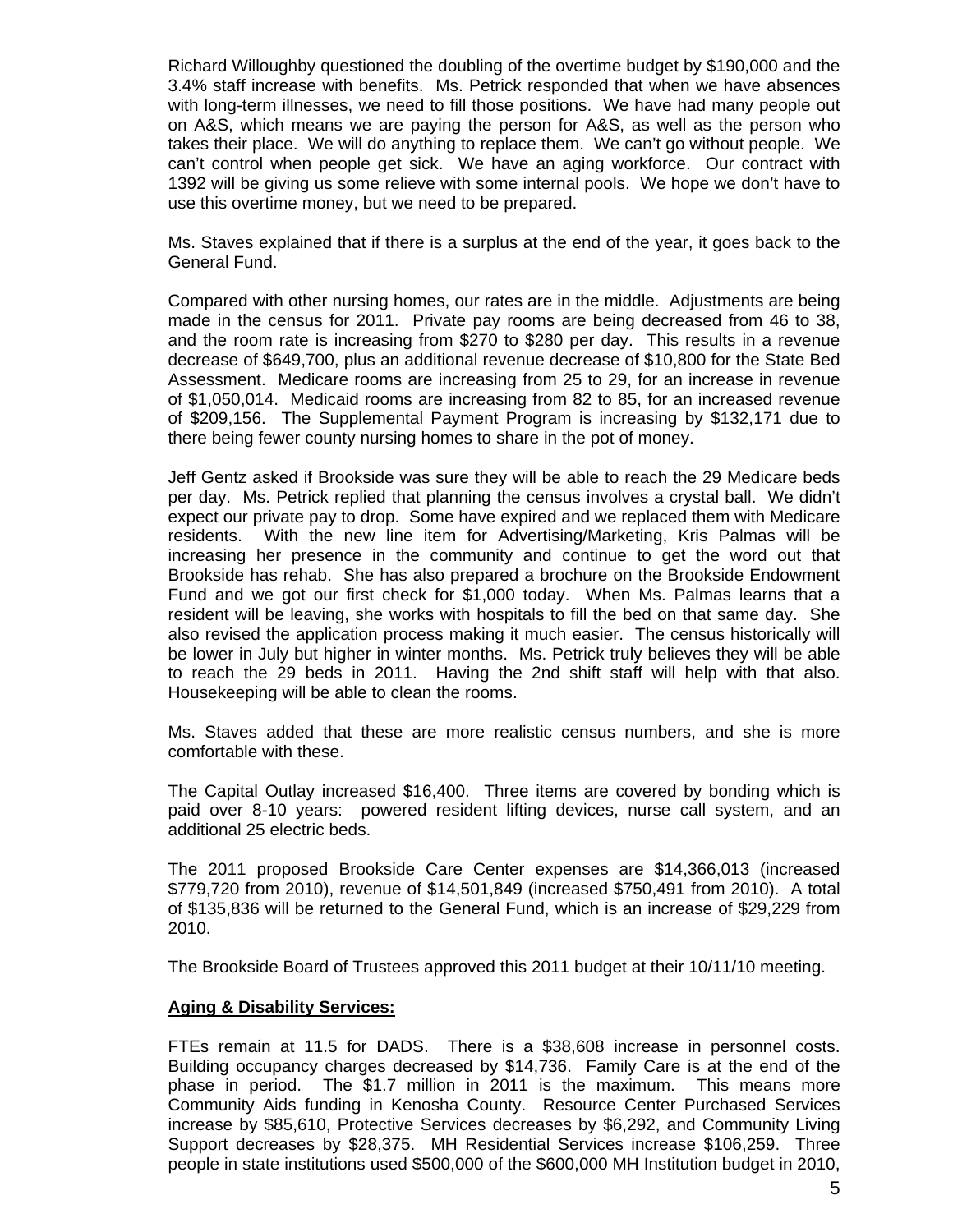so we are increasing this budget amount by \$125,000 for 2011.MH Resource Center Purchased Services increase \$130,169. More clients are getting into the Badger Care Plus Core Plan, for an estimated savings in MH psychiatric services of \$65,000. Because the number of clients and utilizations are going up, the MH Crisis Services/Bridges/KARE Center/Court Services is being increased by \$92,616.

 We have heard that Community Aids will be decreased in 2011 by \$66,786. Medicaid Revenue increases by \$109,840, and Resource Center increases \$118,279. More clients are being served and we are drawing down more Medicaid Revenue for these clients, for an increase of \$165,829. AODA Block Grant funding decreases by \$114,539, and MH Out-of-State Reimbursement decreases by \$10,000. Alzheimers (AFCSP) and Older Americans Act (OAA) funding both decrease by \$28,042 and \$8,942 respectively.

 Richard Willoughby commented that he is also on the ADRC Committee with Earl Hawley. This is the lowest budgeted levy increase. There are a lot of volunteers who help, too. These are people with a lot of knowledge. You are getting good value for the money with this DADS budget.

The 2011 proposed DADS expenses are \$14,133,587 (increased \$364,102 from 2010), revenue of \$10,951,525 (increased \$276,655 from 2010) and a levy of \$3,182,062 (an increase of \$87,447 from 2010).

The Commission on Aging, Aging & Disability Resource Center Board, and MH/AODA Committee approved this 2011 DADS budget at their 10/12/10 joint meeting.

## **Children & Family Services:**

 DCFS is showing an increase of 1.0 FTE, but this position was actually added in 2010 and will be carried over to 2011.

 Personnel costs (which include salaries and benefits) increase by 2.6% or \$117,702. The Office Support Worker position increase is \$63,332. Staff development increased by \$2,000, while office supplies decreased by \$3,000. Building occupancy charges decreased by \$5,160. DCFS' portion of the County's increased liability insurance is \$7,522. The estimated 2010 juvenile out-of-home placement cost is \$7.1 million, coming in under budget, so we have budgeted \$7.2 million for 2011 - a decrease of \$311,200. The DFCSP grant ended this year (after 6 years) so there is a decrease of \$96,390. Kinship is sum sufficient with an increase of \$105,551. The Children's Waiver is being increased by \$156,910 based on utilization. We are seeing more children with this additional funding.

 There was a 31% increase in the number of contacts to our Crisis Program, going from 9,376 contacts in 2008 to 12,274 estimated for 2010. Crisis services increased \$99,998. The Independent Living census increased from 7.6 in 2008 to an estimated 22.8 in 2010, for a total increase of \$100,021. This program now has a new requirement to track the youth. At ages 19 and 21, we have to find them to complete a survey with them. The funding increase to this program covers both the increase in usage by youth and the new tracking requirement. There was also a 2% increase of \$109,626 for the other contract providers who have also had increases in their employee and health insurance costs.

 Crisis Services is 56% funded, Independent Living is 72% funded, and the other purchased services are 53% funded, which leaves a levy increase of only \$123,529 for these three categories.

 Shared Revenue Allocation (WIA, FSET, Child Support, W-2, IM) increased \$332,407. DCFS and DWD work together in helping families.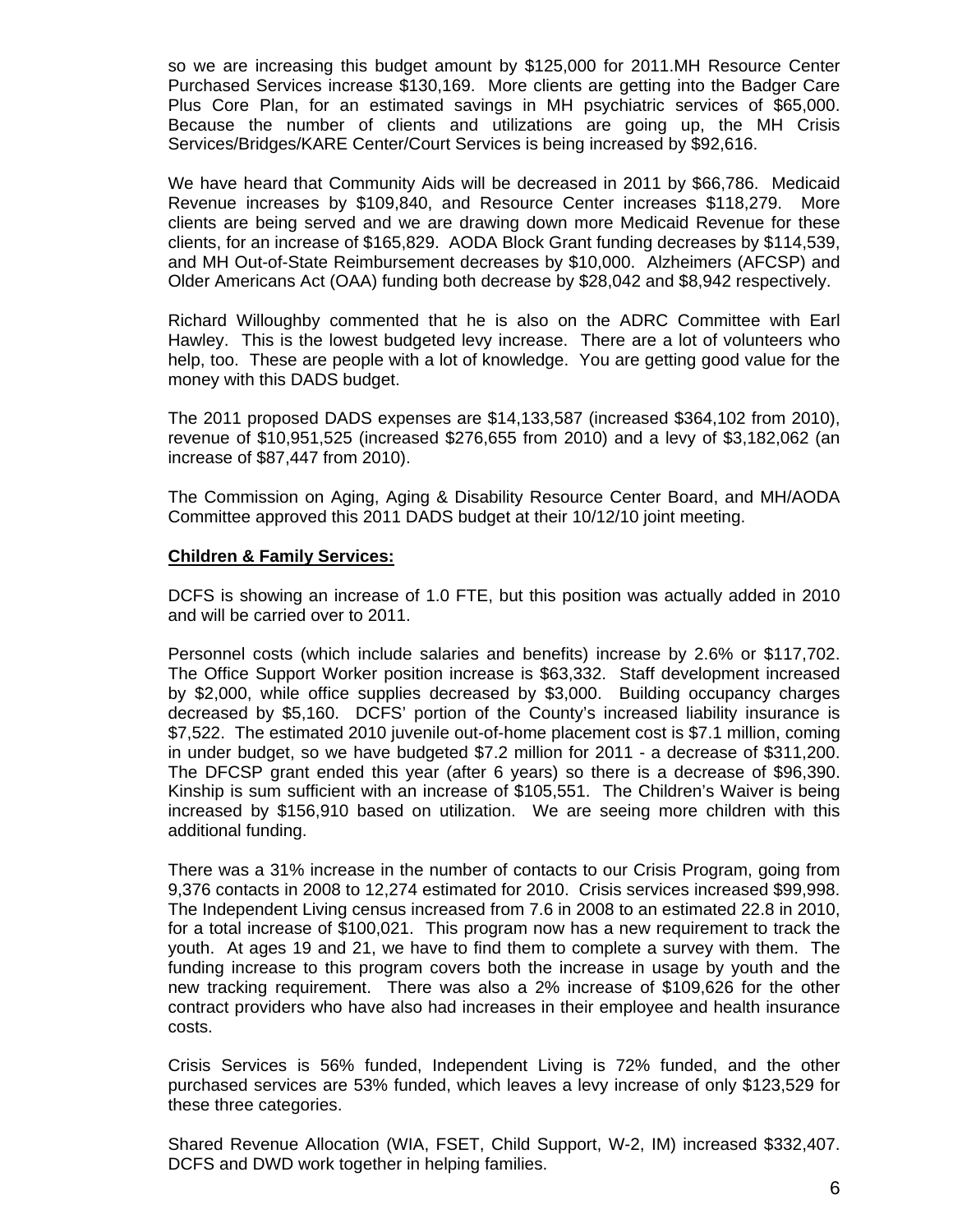We have no clue what the State will do with their budget on 7/1, so we are estimating a slight increase in Community Aids/Youth Aids of \$7,198. There is a small decrease in the Birth to 3 program of \$15,721 based on utilization. Medicaid revenue is going up by \$131,973. The Office of the Director has a Medicaid Director who works to be sure we get as much reimbursement as possible. The Children's Waiver funding increases by \$165,240. This includes administration cost reimbursement.

 Ron Rogers explained that the Children's Waiver Program is a Medicaid program for children with autism or physical disabilities. A treatment plan is developed. Families can purchase therapy or equipment or home modifications to make the home a better environment for the child. The Autism Waiver is a higher level of care for 3 years and then it reduces. We can draw down slots for another 20 children under a Juvenile Court Order and use that money to offset those costs to keep the child in the parents' home.

The 2011 proposed DCFS expenses are \$23,540,862 (increased \$346,912 from 2010), revenue of \$17,951,089 (increased \$610,885 from 2010) and a levy of \$5,589,773 (a decrease of \$263,973 from 2010).

The Public Welfare Committee approved this 2011 DCFS budget at their 10/12/10 meeting.

## **Workforce Development:**

 Laurie Staves stated that the DWD budget shows an increase of 4.0 FTE, but they were actually added in 2010 and are being carried over into 2011. The 3 ES workers were added by resolution in May, and the Business Services Job Developer was added in March by resolution.

 Personnel costs are up \$316,093, which is a 5.4% increase. Many new Es workers will be incurring step increases and 5 employees went from single to family health insurance coverage. The additional cost for the 4 FTEs is \$275,172. Child Support genetic testing is increasing by \$21,800. We have been doing a lot more genetic testing. The building occupancy charge decreases by \$32,640, and DWD's share of the liability insurance increase is \$7,554. W-2 benefits are increasing by \$714,975 and W-2/FSET Program Services increase by \$661,333. WHEAP is increasing by \$50,000.

 Kenosha County is the pass-thru for WIA funds for Racine and Walworth, but the WIA-Kenosha ONLY funds are increasing \$53,225. Stimulus funding for WIA-NEG Employment & Training are increasing \$382,500. John Milisauskas said that we conducted 13 workshops and orientations with the Chrysler employees and received 360 surveys from them. We used that information to complete our NEG proposal.. We hope to find out before Thanksgiving what additional funding we will be receiving for Chrysler employee retraining. We have about 180 individuals needing training funds. This \$382,500 includes that estimate for the Chrysler employees.

 W-2 revenue is increasing by \$1.9 million (of which \$1.4 million will be used for benefits, and \$500,000 for administrative costs). There was a 27% increase in the caseload count from 2009 - 2010.

Shared revenue is decreasing \$61,515. Child Support funding increases \$96,704.

The 2011 proposed DWD expenses are \$21,174,762 (increased \$2,807,148 from 2010), revenue of \$20,128,844 (increased \$2,837,919 from 2010) and a levy of \$1,045,918 (a decrease of \$30,771 from 2010).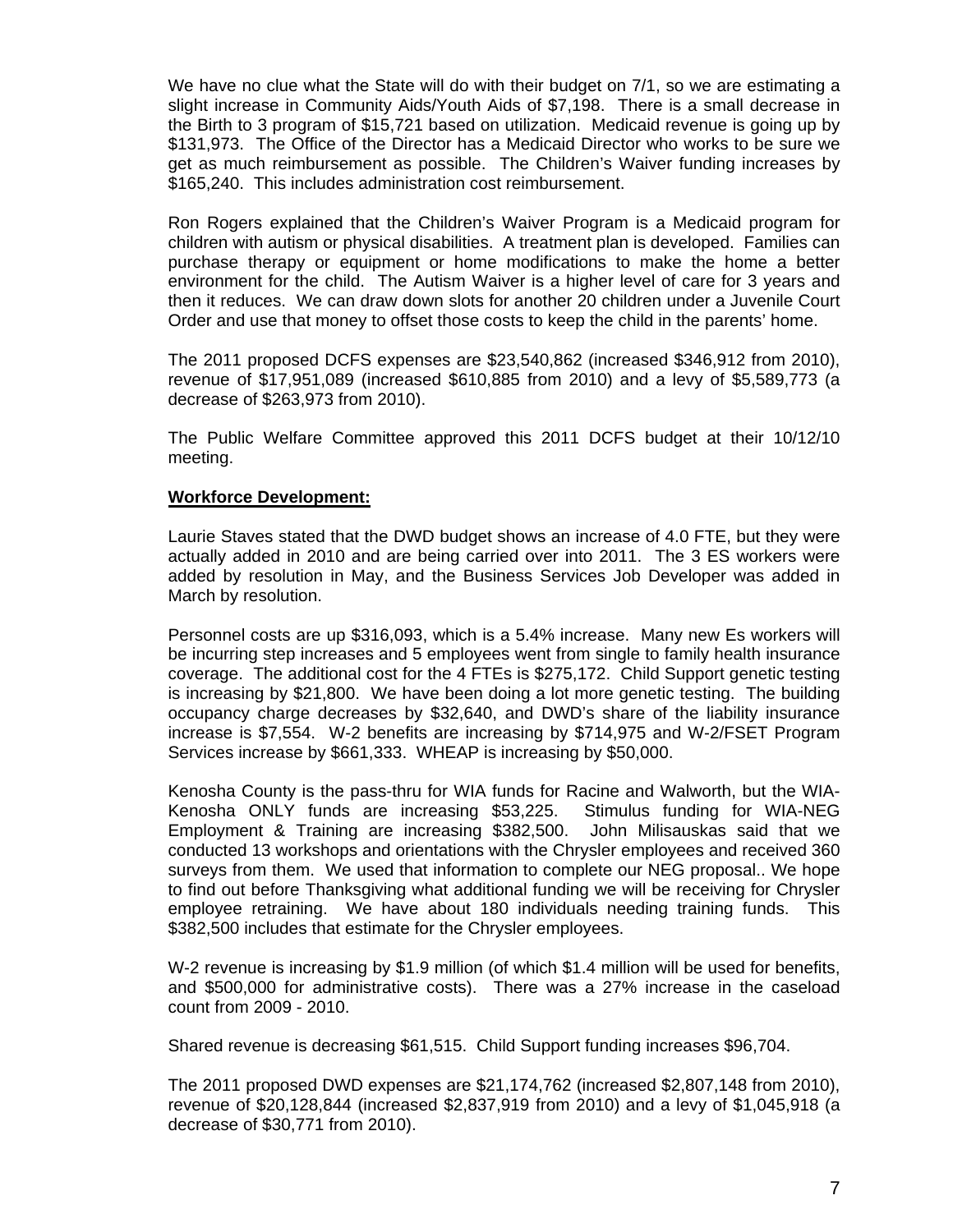The Public Welfare Committee approved this 2011 DWD budget at their 10/12/10 meeting.

# **Health:**

 FTEs are increasing 1.86 in Health, mainly due to getting the nursing contract back with KUSD (2.03 FTE increase). There was a reduction of .17 FTE because the Lab Services Director will be contracted out, with the departure of the medical examiner.

 Terry Rose asked if there is a cost to us for the KUSD nursing contract. Ms. Staves responded 'no', there is no cost to the County. Direct and indirect costs are included in our rate to KUSD.

 Personnel costs increase by \$122,871, the KUSD school nursing contract personnel increase is \$194,480, and the lab director decrease is \$27,543. Staff development is increasing by \$19,652 because of a Coverdell grant we received. This grant has already covered the replacement cost of a \$95,000 machine, and training is included in this grant funding.

 Building occupancy charges decrease by \$10,344, liability insurance increases by \$2,637. The WIC Program increases \$214,750, Tobacco Control increases \$120,999. The Kenosha Lifecourse Program increases \$63,100. Lab Director contracted services increase \$27,543.

 On the revenue side, the KUSD school nursing contract increases \$293,921, WIC Program increases \$195,000, the Coverdell Grant increases \$158,560, and Tobacco Free Coalition increases \$131,422.

 The City of Kenosha's contribution will be increasing \$8,424, which makes their share 54% for 2011. Mr. Rose asked how much the City owes the County. Ms. Staves replied that the amount owed is \$551,000. For 2010, the City is paying its share.

The 2011 proposed Health Services expenses are \$7,329,731 (an increase of \$862,270 from 2010), revenue of \$6,400,692 (an increase of \$922,224 from 2010) and a levy of \$929,039 (a decrease of \$59,954 from 2010).

The Board of Health approved this 2011 Health budget at their 10/11/10 meeting.

#### **Veterans:**

Veterans FTEs remain at 3. Personnel costs increase by \$17,201, of which \$12,000 is for a retiree going from single to family health insurance coverage. Supplies are decreasing by \$1,000, liability insurance increases by \$158, and building occupancy charges decrease by \$744.

Total revenue is \$13,000, which has remained the same for the past 12 years.

The 2011 proposed Veterans expenses are \$284,709 (increased \$15,615 from 2010), revenue of \$13,000 (same as 2010) and a levy of \$271,709 (an increase of \$15,615 from 2010).